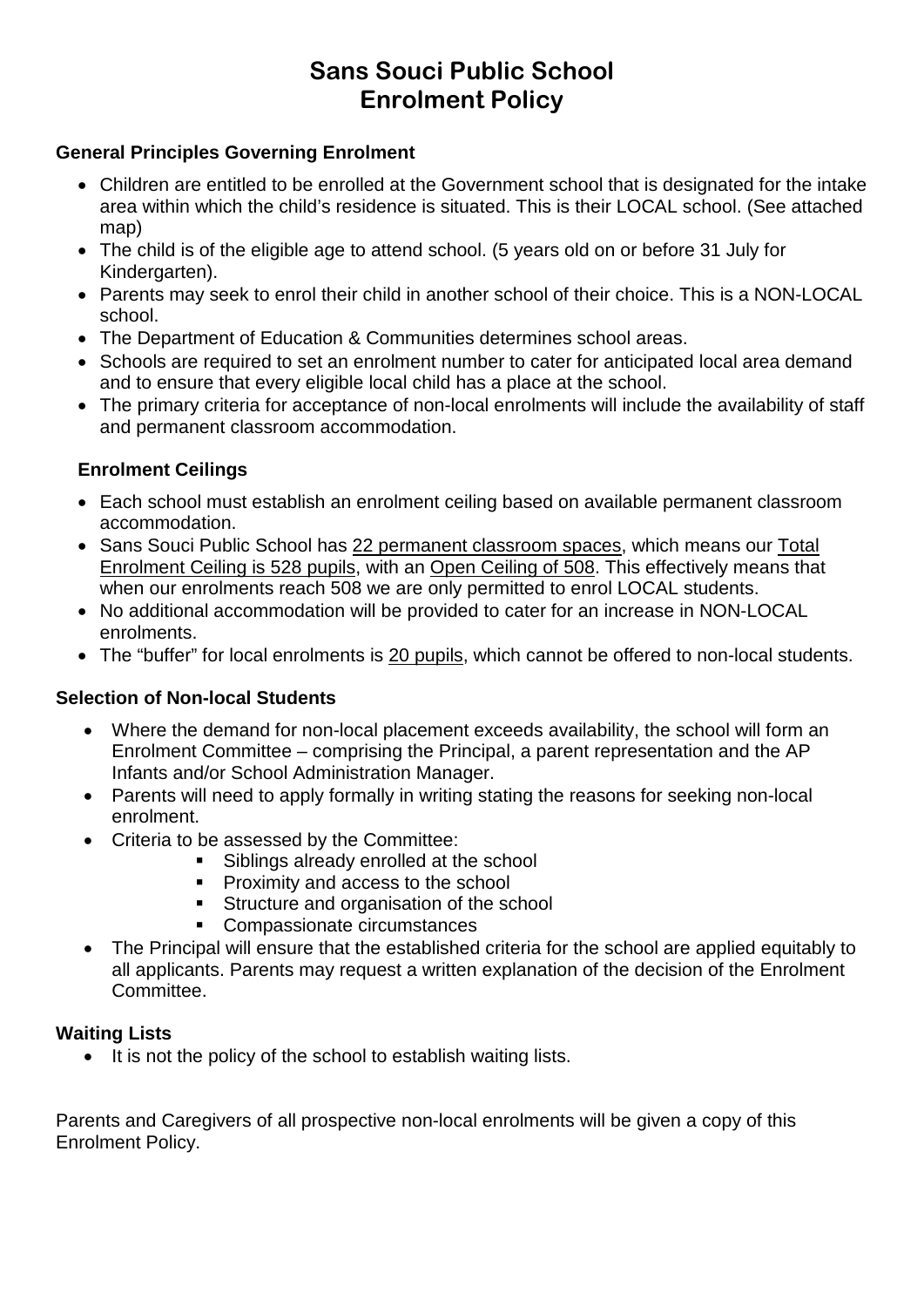# **Sans Souci Public School Enrolment Policy**

Dear Parents and Caregivers,

Please read the following information carefully before completing the Enrolment form.

Check with the School Office staff or Principal about your enrolment status – whether you are a local or non-local enrolment. This is determined by your current residential address.